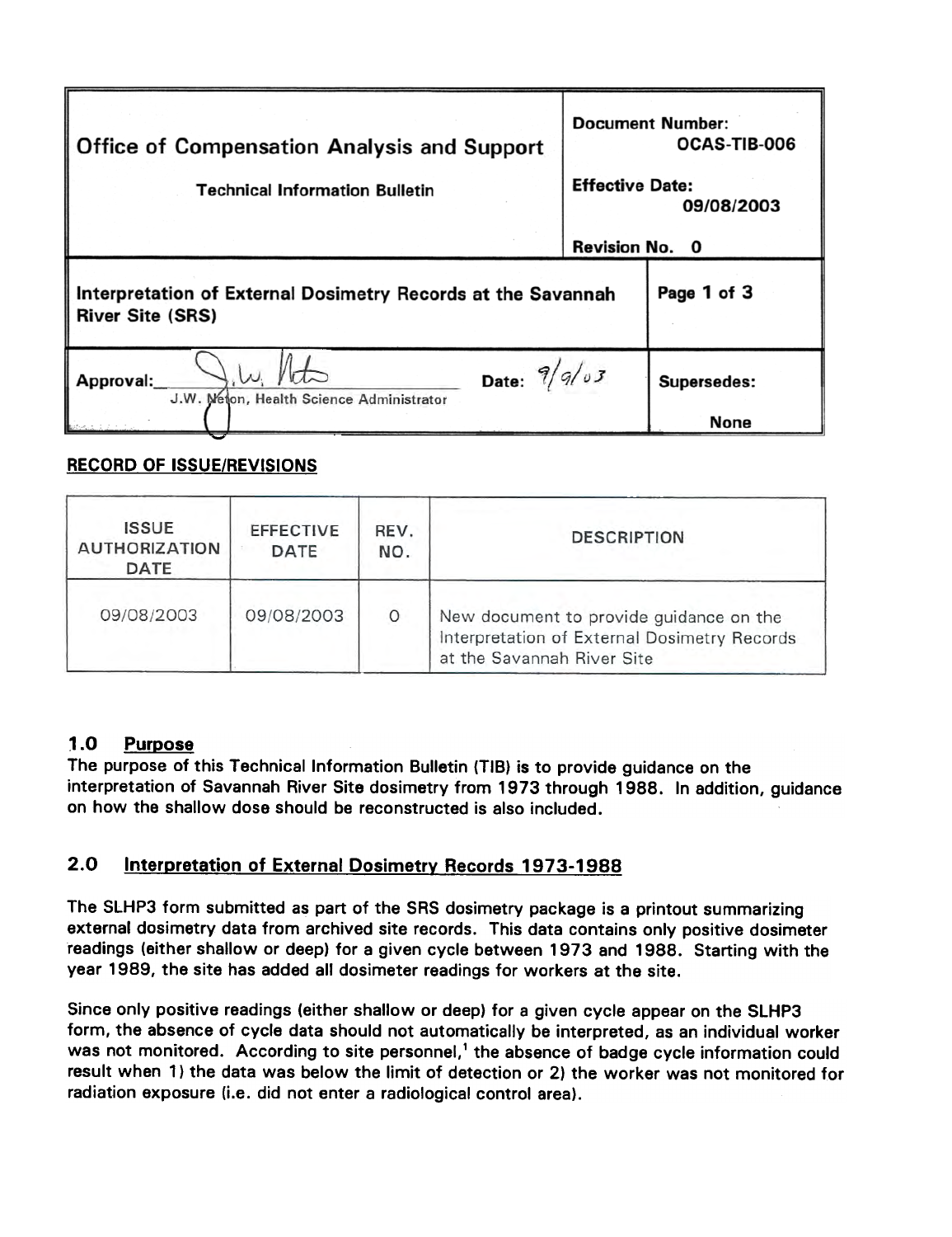| <b>Effective Date:</b><br>Revision No. 0<br>09/08/2003 | Procedure No.<br>OCAS-TIB-006 | Page 2 of 3 |
|--------------------------------------------------------|-------------------------------|-------------|
|--------------------------------------------------------|-------------------------------|-------------|

In addition when an entire year is missing from the SlHP3 form, this also should not be interpreted, as an individual worker was not monitored. The absence of an entire year from the SlHP3 form could result from 1) the data for that year was below the limit of detection, 2) the worker was not monitored for radiation exposure during that year (i.e. did not enter a radiological control area), 3) a combination of both.

When cycle data or year information is missing in the SLHP3 form, the dose reconstructor should evaluate the energy employee's 1) external dosimetry profile, 2) bioassay records indicating internal radiation monitoring, 3) work history information, and 4) Computer Assisted Telephone Interview (CATI) to determine the best method for assigning missed dose. When there is considerable uncertainty in whether missed dose should be assigned, the uncertainty should be claimant favorable (i.e. missed dose should be assigned). A discussion of the method used for missed dose and the rationale for why it was included or excluded shall be included in the dose reconstruction report.

# 3.0 Shallow Dose Interoretation

The Savannah River Site used a 16 keV calibration curve from  $1961-1970<sup>3</sup>$  to determine the low energy photon dose for workers primarily exposed to plutonium with negligible beta exposure (HB-Line, FB Line, 321 M). Within the SRS records, this low energy photon dose was added to the deep dose for these workers and total was reported as the shallow dose. As a result, the low energy photon dose  $\langle$  < 30 keV) should be determined by subtracting the reported deep dose from the shallow dose. Since the low energy photon dose is determined through subtraction, all the remaining deep dose shoufd be interpreted to be from 30-250keV photons (i.e. 100% 30-250 keY). The correction for Hp(10) should be applied to both photon energy groups (i.e. multiplication by 1.119).

When a 16 keV calibration curve was not used *and* the energy employee worked in a plutonium area between 1961-1970, the energy employee should be considered to have a mixed beta, low photon energy  $(<$ 30 keV) and intermediate photon energy (30-250 keV) exposure. The dose from the open window of the dosimeter reported as shallow dose should be interpreted to be the beta dose and the deep dose should be interpreted to be the photon dose. The guidance provided in the Savannah River Site Technical Basis Document<sup>2</sup> should be used to determine the photon energy distribution of the deep dose (i.e. 25% - <30 keY and 75% 30-250 keY).

# 4.0 Summary

This Technical Information Bulletin provides guidance on how missed dose should be interpreted between 1973 and 1988. In addition, this TIB provides guidance on how the Low Energy photon dose should be determined for workers primarily exposed to plutonium.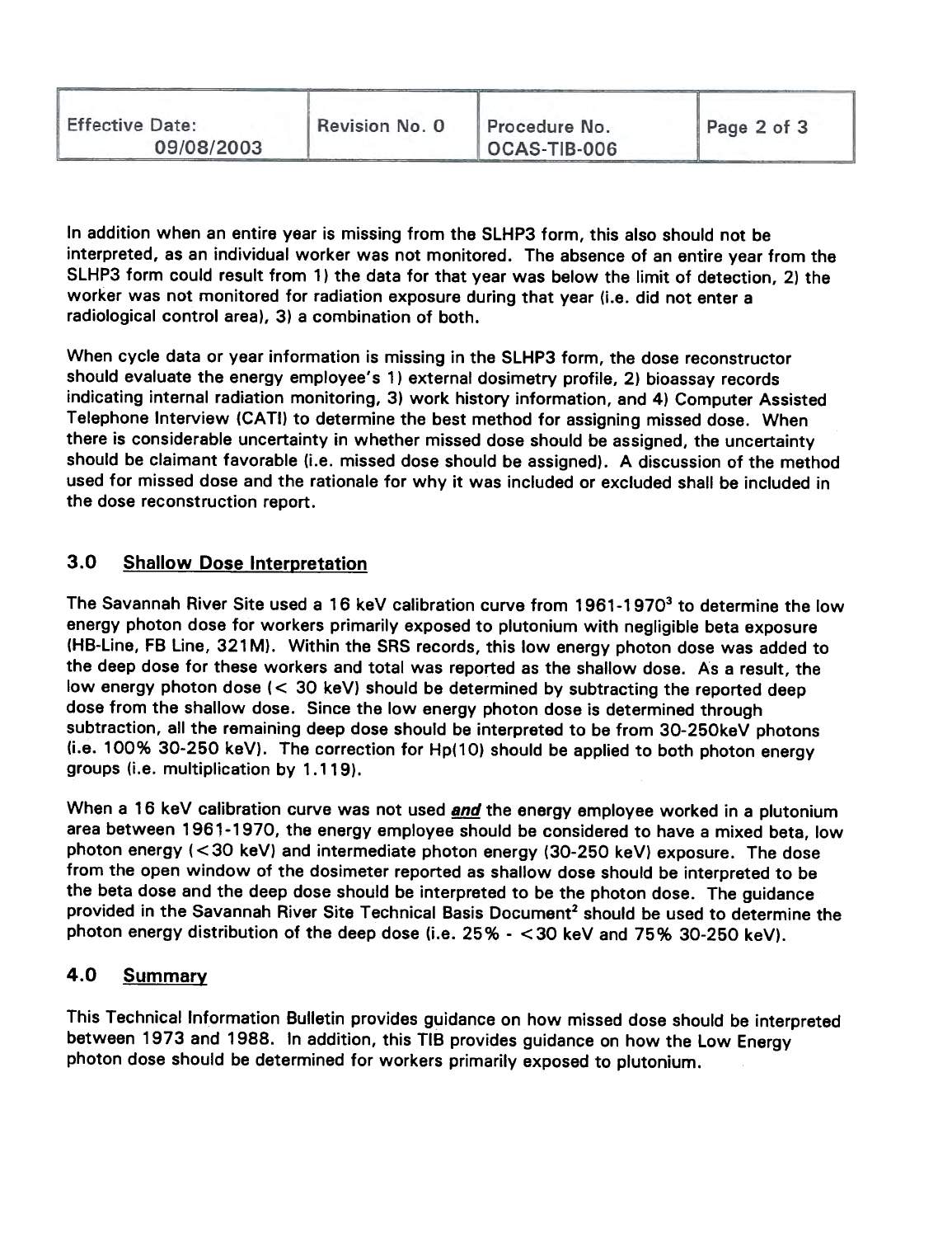| <b>Effective Date:</b><br>Revision No. 0<br>09/08/2003 | Procedure No.<br>OCAS-TIB-006 | Page 3 of 3 |
|--------------------------------------------------------|-------------------------------|-------------|
|--------------------------------------------------------|-------------------------------|-------------|

# 5.0 References

Savannah River Site (2003), Telphone Conversation between Russ Morgan (SRS Dosimetry Records) and Tim Taulbee NIOSH, September 4, 2003

- 2. ORAU Team, Technical Basis Document for the Savannah River Site To Be Used for EEOICPA Dose Reconstructions, ORAUT -TKBS-0003 Rev 01 (2003)
- 3. DPSOP-45, Operating Procedure for Health Physics Personal Meters, Rev 3, E.I. DuPont De Nemours and Company, Savannah River Site, (1961)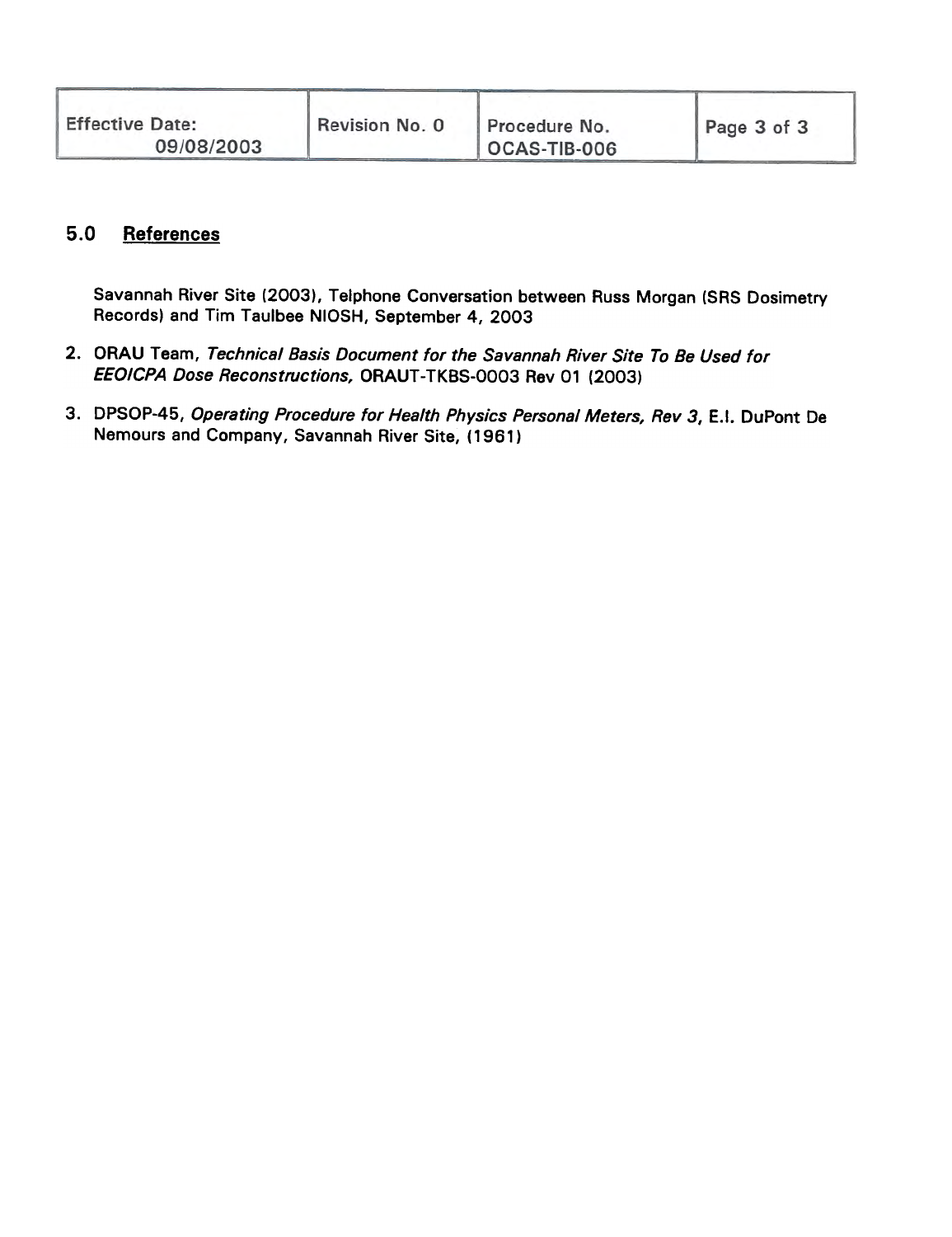| <b>Office of Compensation Analysis and Support</b><br><b>Technical Information Bulletin</b> |       | <b>Document Number:</b><br>OCAS-TIB-006<br><b>Effective Date:</b><br>09/08/2003 |                    |
|---------------------------------------------------------------------------------------------|-------|---------------------------------------------------------------------------------|--------------------|
|                                                                                             |       | Revision No. 0                                                                  |                    |
| Interpretation of External Dosimetry Records at the Savannah<br><b>River Site (SRS)</b>     |       |                                                                                 | Page 1 of 3        |
| Approval:<br>J.W. Neton, Health Science Administrator                                       | Date: |                                                                                 | <b>Supersedes:</b> |
|                                                                                             |       |                                                                                 | <b>None</b>        |

## RECORD OF ISSUE/REVISIONS

| <b>ISSUE</b><br><b>AUTHORIZATION</b><br>DATE | <b>EFFECTIVE</b><br>DATE | REV.<br>NO. | <b>DESCRIPTION</b>                                                                                                    |
|----------------------------------------------|--------------------------|-------------|-----------------------------------------------------------------------------------------------------------------------|
| 09/08/2003                                   | 09/08/2003               | 0           | New document to provide guidance on the<br>Interpretation of External Dosimetry Records<br>at the Savannah River Site |

# 1.0 Purpose

The purpose of this Technical Information Bulletin (TIB) is to provide guidance on the interpretation of Savannah River Site dosimetry from 1973 through 1988. In addition, guidance on how the shallow dose should be reconstructed is also included.

# 2.0 Interpretation of External Dosimetry Records 1973-1988

The SLHP3 form submitted as part of the SRS dosimetry package is a printout summarizing external dosimetry data from archived site records. This data contains only positive dosimeter readings (either shallow or deep) for a given cycle between 1973 and 1988. Starting with the year 1989, the site has added all dosimeter readings for workers at the site.

Since only positive readings (either shallow or deep) for a given cycle appear on the SLHP3 form, the absence of cycle data should not automatically be interpreted, as an individual worker was not monitored. According to site personnel,<sup>1</sup> the absence of badge cycle information could result when 1) the data was below the limit of detection or 2) the worker was not monitored for radiation exposure (i.e. did not enter a radiological control area).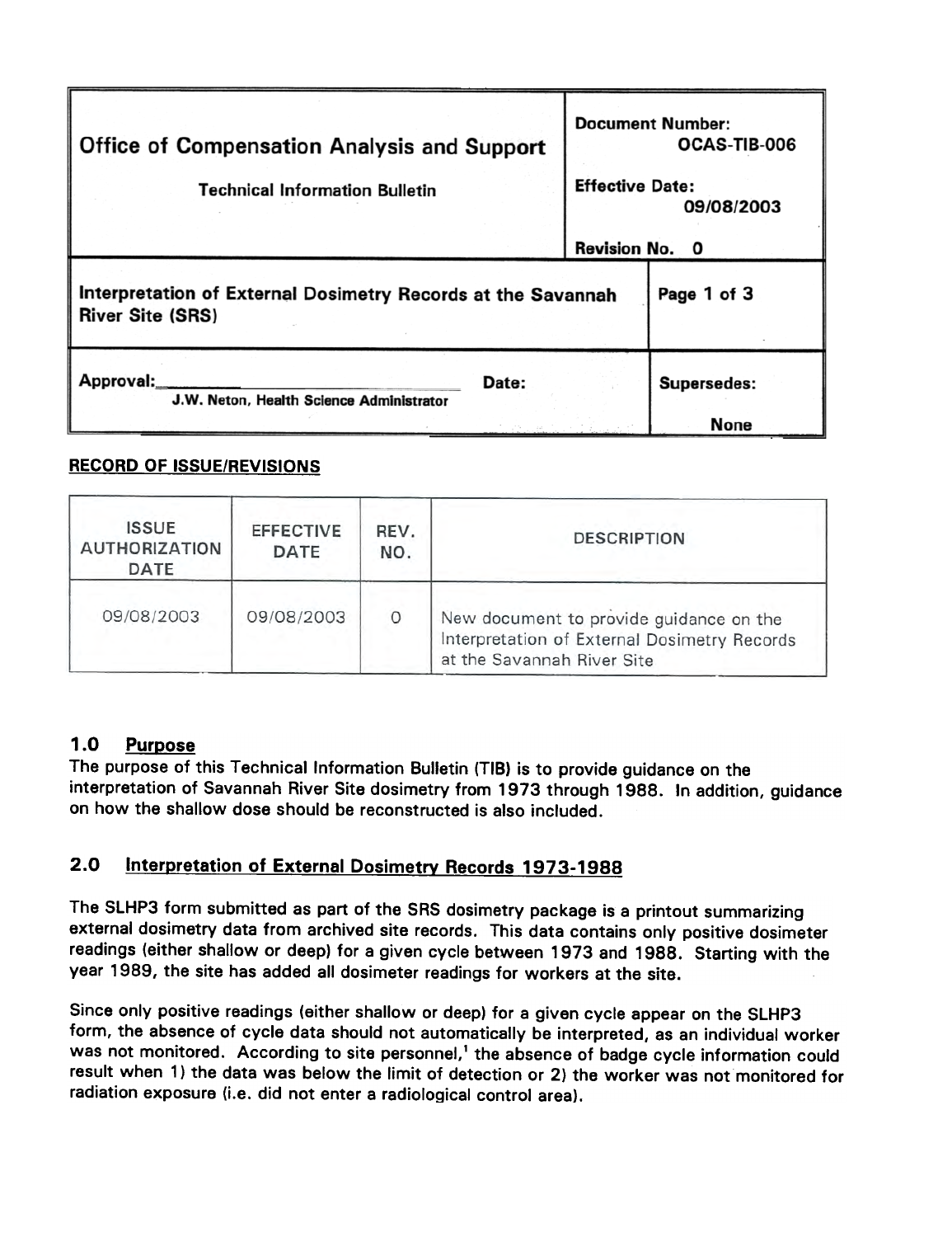| <b>Effective Date:</b><br>09/08/2003 | Revision No. 0 | Procedure No.<br>OCAS-TIB-006 | Page 2 of 3 |
|--------------------------------------|----------------|-------------------------------|-------------|
|                                      |                |                               |             |

In addition when an entire year is missing from the SLHP3 form, this also should not be interpreted, as an individual worker was not monitored. The absence of an entire year from the SLHP3 form could result from 1) the data for that year was below the limit of detection, 2) the worker was not monitored for radiation exposure during that year (i.e. did not enter a radiological control area), 3) a combination of both.

When cycle data or year information is missing in the SLHP3 form, the dose reconstructor should evaluate the energy employee's 1) external dosimetry profile, 2) bioassay records indicating internal radiation monitoring, 3) work history information, and 4) Computer Assisted Telephone Interview (CA TI) to determine the best method for assigning missed dose. When there is considerable uncertainty in whether missed dose should be assigned, the uncertainty should be claimant favorable (i.e. missed dose should be assigned). A discussion of the method used for missed dose and the rationale for why it was included or excluded shall be included in the dose reconstruction report.

## **Shallow Dose Interpretation**

The Savannah River Site used a 16 keV calibration curve from  $1961-1970<sup>3</sup>$  to determine the low energy photon dose for workers primarily exposed to plutonium with negligible beta exposure (HB-Line, FB Line, 321 M). Within the SRS records, this low energy photon dose was added to the deep dose for these workers and total was reported as the shallow dose. As a result, the low energy photon dose  $\langle \langle 30 \text{ keV} \rangle$  should be determined by subtracting the reported deep dose from the shallow dose. Since the low energy photon dose is determined through subtraction, all the remaining deep dose should be interpreted to be from 30-250keV photons  $(i.e. 100\% 30-250 keV)$ . The correction for Hp(10) should be applied to both photon energy groups (i.e. multiplication by 1.119).

When a 16 keV calibration curve was not used and the energy employee worked in a plutonium area between 1961-1970, the energy employee should be considered to have a mixed beta, low photon energy  $( $30 \text{ keV}$ )$  and intermediate photon energy  $(30-250 \text{ keV})$  exposure. The dose from the open window of the dosimeter reported as shallow dose should be interpreted to be the beta dose and the deep dose should be interpreted to be the photon dose. The guidance provided in the Savannah River Site Technical Basis Document<sup>2</sup> should be used to determine the photon energy distribution of the deep dose (i.e. 25% - <30 keV and 75% 30-250 keV).

#### Summary

This Technical Information Bulletin provides guidance on how missed dose should be interpreted between 1973 and 1988. In addition, this TIB provides guidance on how the Low Energy photon dose should be determined for workers primarily exposed to plutonium.